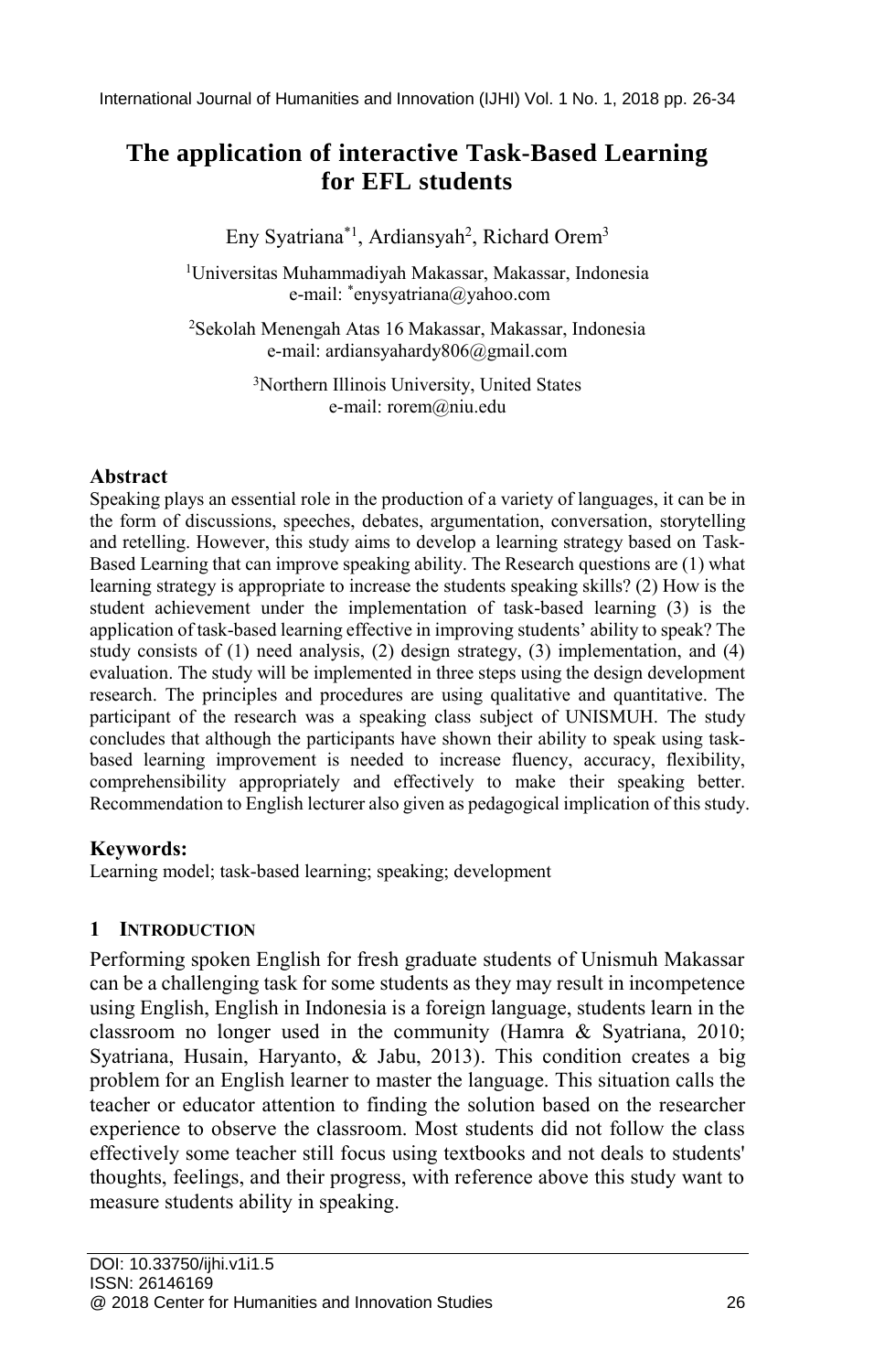Most students have not learned how to communicate in English appropriately. Silberman (1996) revealed that students only can read, memorize vocabulary, write, and remember English rules. Speaking is an activity to tell expressions, ideas, opinions, feelings by using language (Nunan, 2016; Nunan & Richards, 2015). Nunan (2018) says that speaking is a communication process in which the aim is to exchange information, thoughts, and ideas, with others both formally and informally. In this context, he also stresses that the essential thing in speaking is the arrival of messages and information from the speaker to the listener and the listener can provide feedback when necessary. This research thus aims to apply learning model based on Task-Based learning which is implemented as an effort to improve students' English speaking skills of English Department of Unismuh Makassar, furthermore, the current students have low skill in speaking. Thus TBL is indicating that it has been an exciting area of research to apply. TBL offers students an opportunity to do precisely the primary focus of classroom activity, the task and language is the instrument which the students use to complete it. The task is an activity in which students use language to achieve a specific outcome which the activity reflects the real life. The activity reflects real life and learners focus on meaning; they are free to use any language they want. Playing a game, solving a problem or sharing information or experiences, can all be considered as relevant and authentic tasks. In TBL an activity in which students are given a list of words to use cannot be considered as a particular task. Nor can a typical roleplay if it does not contain a problem-solving element or where students are not given a goal to reach. In many roleplays, students merely act out their limited role. For instance, a role play where students have to act out roles as company directors but must come to an agreement or find the right solution to meet the aim of TBL.

The tasks will generate their language and create an opportunity for language acquisition (Krashen, 2015; Lao & Krashen, 2014; Saville-Troike & Barto, 2016). If we can take the focus away from and structures, we can develop our students' ability to do things in English. That is not to say that there will be no attention paid to accuracy, work on language is included in each task and feedback, and language focus have their places in the lesson plans. We feel that teachers have a responsibility to enrich their students' language when they see it is necessary but students should be given the opportunity to use English in the classroom as they use their languages in everyday life. The task model follows Willis (1996) for the different phases of the task. According to Willis, there are different task phases as the "pre-task," "task-cycle," and "language focus." In the first phase, the instructor (the coauthor) introduces the topic, models the task, and recalls language. In the second phase, task-cycle sees the students working in pairs or groups to complete tasks given by the teacher. During the applications, the instructor monitors the students and guides them. Then, the students prepare and report to the whole class while the teacher observes and gives positive feedback. A steadiness should be kept between fluency, which is what the task provides, and accuracy, which is provided by task feedback. Thus, this study will cover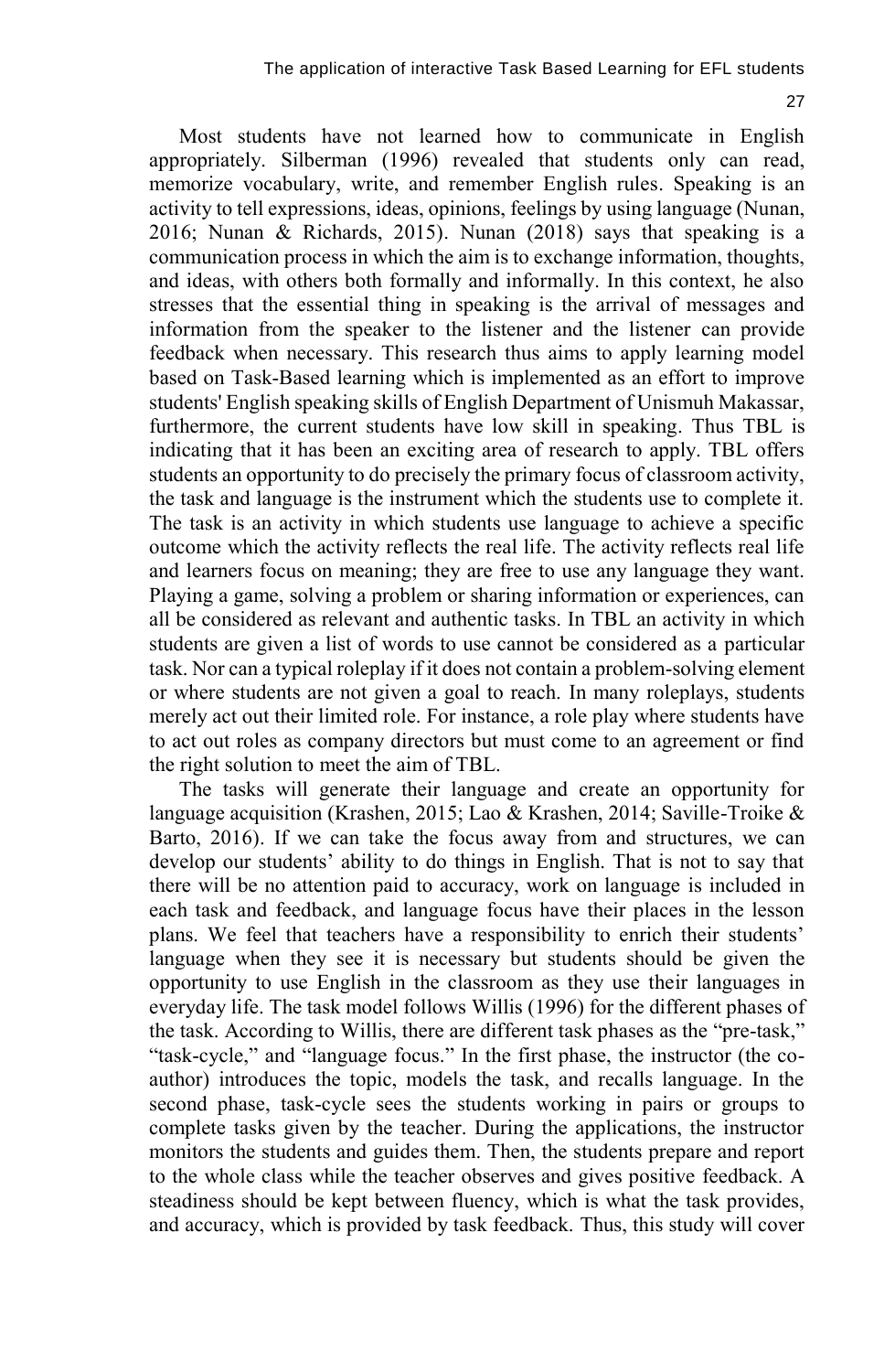finding of best learning strategy, students' achievement of TBL and the effectiveness of TBL to improve students' ability in speaking.

# **2 METHOD**

In this study, a mixed method that includes both quantitative and qualitative procedures has been applied to collect analyzing data from the participant. The study can also be categorized as a research and development. The researcher has implemented TBL activities in the classroom. The researcher conducted in the fifth-semester student of English department of Unismuh in academic 2016–2017. The participant has 30 students who participated actively. In general, the development procedure consists of three stages: Problem identification, Design, and Development Gustafson and Branch (2002) simplified in the following Figure 1.



Figure 1. Knirk and Gustafson Design Model

- a) In the problem identification stage, literature study is done and needs analysis; (2) design stage to create the draft model; (3) development stage, developing and editing products; at the evaluation, stage held formative and summative evaluation.
- b) The objective of design is to describe the needs and characteristics of the field which relates to the development of learning speaking model. It includes speaking course descriptions, syllabus and Learning Design based on TBL, Furthermore, to design learning model which is associated to some essential concepts in creating a learning environment that provides high motivation in speaking activity.
- c) To define the concepts that can be used to improve the learning process. So, the students can improve their speaking skills. Furthermore, the speaking prototype would be validated before being implemented in the learning process. The objective in the *development stage* is, to test the prototype models extensively with teaching materials in the first step in two trial classes. The tests were pretest and posttest. The tests are given to see the effectiveness of the learning model.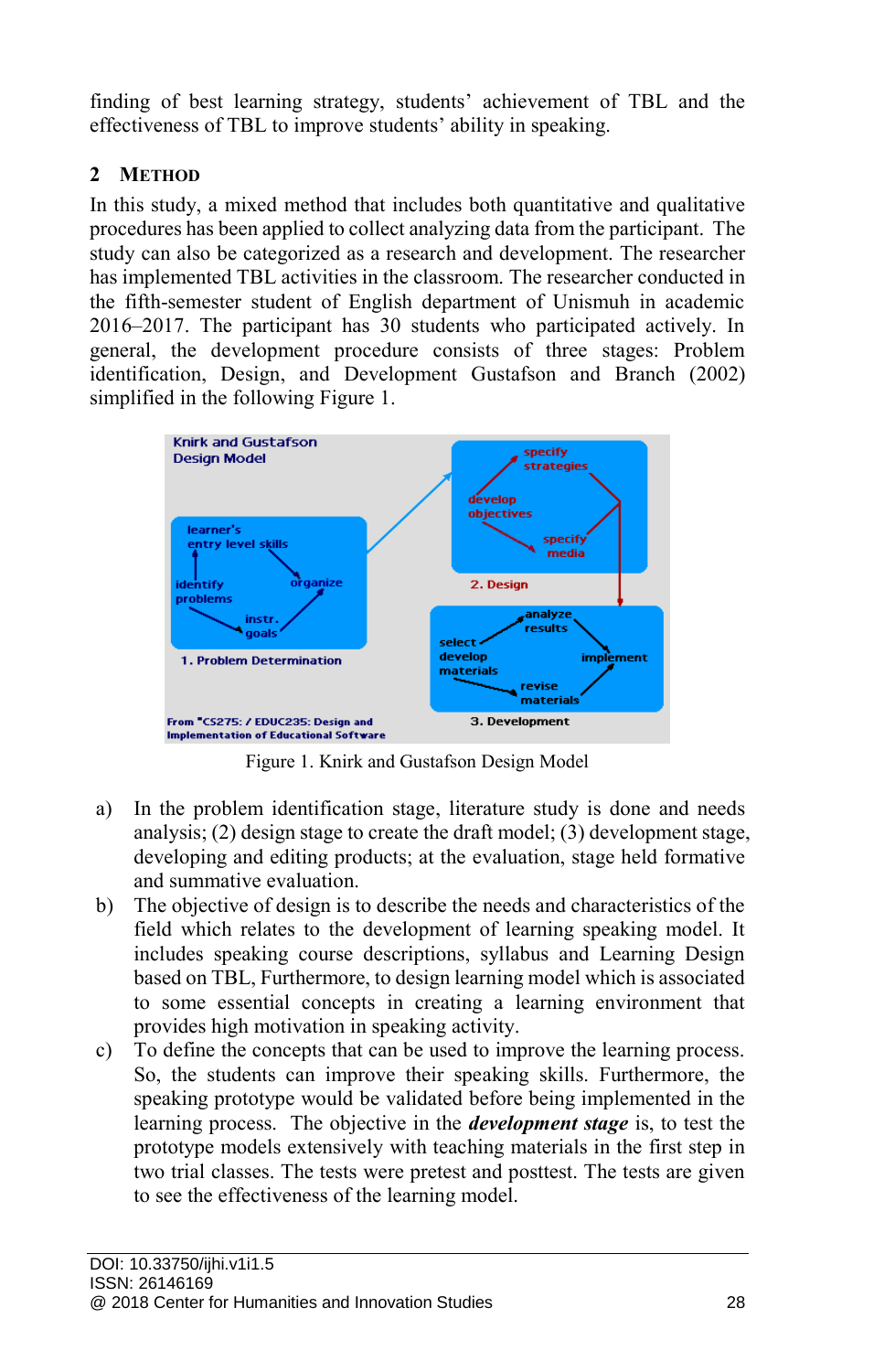Atkinson and Longman (2002) divides the four necessary competencies that must be mastered by language learners, namely: listening, speaking, reading and writing. Writing and speaking are output while reading and listening are the inputs. They must be trained to produce excellent output. Each subject in school has its characteristics, different from other subjects. In language learning, the diversity lies in the function of language as a communication tool. This means that learning a language is not just learning vocabulary or grammar regarding knowledge, but also learning to apply this knowledge to communication activities. Therefore, a student cannot be said to master the language only because getting good marks for vocabulary or grammar but he cannot speak. Students' ability to communicate, can be showed from two aspects, they are oral communication and written communication. Speaking cannot be separated from human life. It is a practice of communication in which one can express ideas, feelings, or knowledge. Learning to speak is an essential activity of the whole process of learning experienced the learners. As in reading, learners also need to think about the main idea, supporting idea, and how supporting idea build the main ideas to convey the message or information. In general, the speaking components consist of accuracy, fluency, and comprehensibility.

#### **3 RESULTS AND DISCUSSION**

The data were analyzed under the highlights of the research questions. The first research question was to analyze whether speaking ability improved after learning through task-based activities. The rating scores of the oral assessment forms were calculated and converted into mean scores, then checked to see whether or not the mean scores of the post-test were meaningful. The second research question was to examine whether the use of task-based learning was effective in improving students' speaking ability. The verbal ability scores in the post-test were computed and converted into mean scores. The steps of the data analysis process involved determining the means and the standard deviation of each student to check whether or not the mean scores of post-test were in the same way as expected. The third research question was to examine the students' opinions about the task-based learning and teaching activities.

The researcher analyzed the interviews after the stages of research findings. Since the TBL consist of 6 stages, then Willis (1996) simplified into three steps that are pre-task, post-task, and task-realization. *Pre Task* is suggested that lecturer as facilitator at this stage chosen material will need to relate the task and how much the learner will need language work he/she thinks and in this step the researcher use brainstorming. It could be initiated by making a list, comparing idea, and sharing experiences as a lead-in. The finding shows that involving students on the Task-based Learning strategy in speaking activity help them to improve their skill. This step is subject to place the students into three main activities of Task-Based learning method and giving benefit to explore ideas to say.

**Post – Task Activity** students are lead to reporting and conclude the topic. The lecturer provides pictures, chart, tables or many more, in the meaning of to stimulate students' perspective on topics given. The lecturer brings students'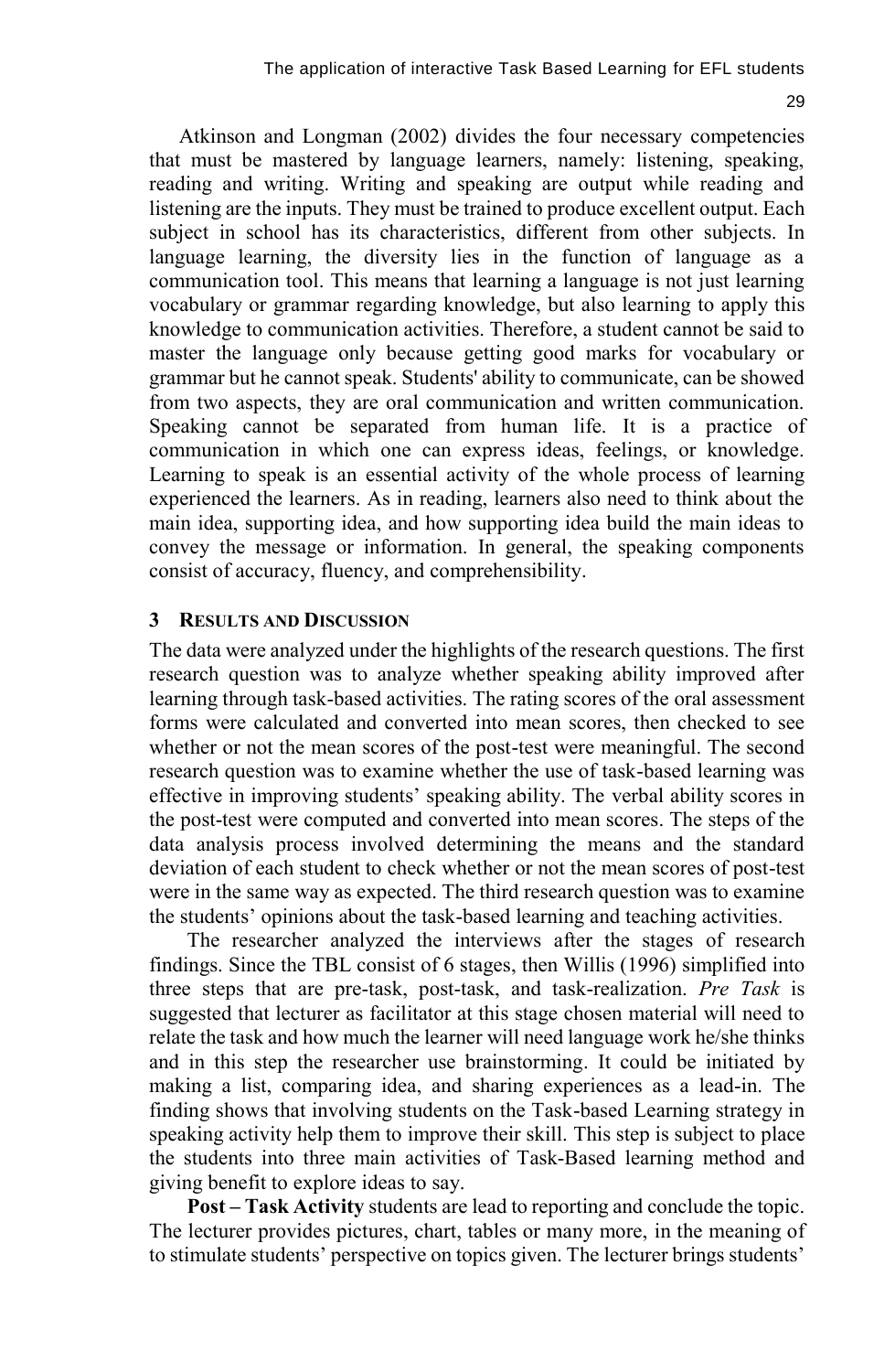mind to figure out to where the topic is going to. Through Pre-task strategy, around 45% students said entirely agree when the lecturer drills various subject and it will affect various exercises too. Only 35% of students said agree and the rest (10%) said not. The data indicate that the more various subjects the lecturer give, the more various exercises can be done. Almost 80% of students entirely agree that the topic is being discussed in the classroom, it brings the goal of the learning implicitly, only 20% of students said to agree. The topic which is being discussed in the learning process should become the trending topic in society, there are 65% entirely agree, only 10% agreed, and 25% were doubted. In applying the Task-based learning strategy at the classroom, there were 75% agree to say that in speaking class, vocabulary becomes the focus of government which relates to the topic only 20% say agree.

*Task Realization*, In conclusion, the data were shown, analyzed, and interpreted to interpret the findings of the study. The interpretations and the analysis were based on classroom participation and post-test scores. The findings of the research deal with students' achievement in speaking which cover students' accuracy, fluency, and Comprehensibility. Students Achievement in Pretest and Posttest regarding Accuracy, Fluency, and Comprehensibility. The comprehensibility in posttest was higher than the score in the pretest. Thus, study showed the significant difference between pretest without treatment and posttest after treatment through task-based language teaching. The questionnaire is designed to find out the students' attitude toward their English before and after the implementation of TBL. The questionnaire consisted of items the design book, learning activity and the affectivity toward task-based language in the process of speaking learning. Moreover, the questionnaire designed in the form of Likert scale. The options are strongly agreed, agree, undecided, disagree, and strongly disagree. In this case, the questionnaire consisted of 20 statements, where ten positive statements and ten negative statements. The questionnaire distributed after conducting the treatments to the students. Then the result as in the following Figure 2.



Figure 2. Before Implementing TBL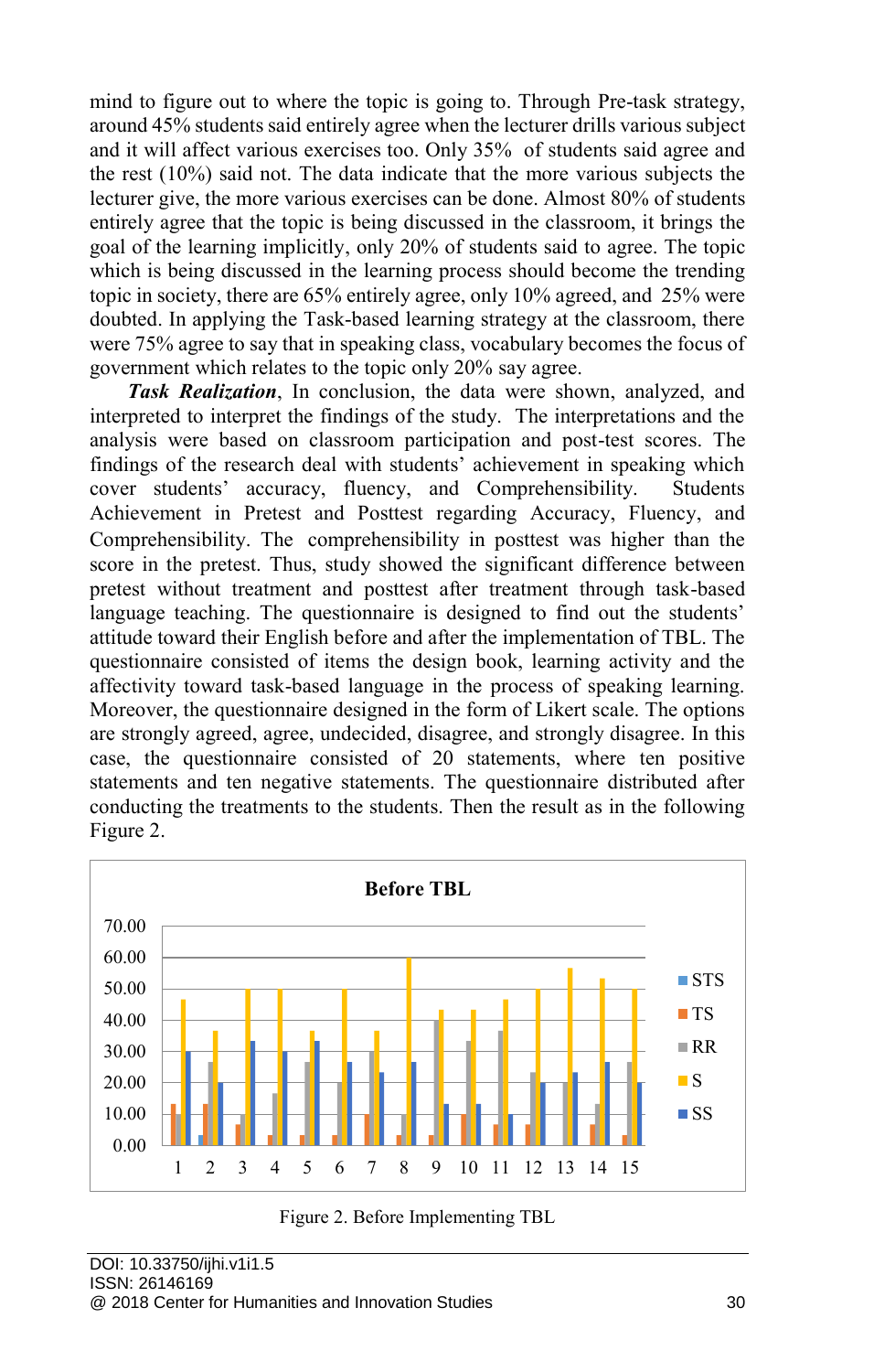Figure 2 above shows that before implementing TBL it can be seen that questionnaires was conducted to know the students perspective toward the TBL, based on the data gathered it could be concluded that content, organization, and design aspect affects the student's motivation to learn. Therefore most of the students agree the content of the book should be the same with the student's levels, the materials selected is one of the students respond, nearly all of the students like to have election, woman emancipation, cultural differences article to discuss during the learning process

The description of the data that collected in two components in speaking test, there were fluency and comprehensibility through the test showed that the students' achievement in speaking ability before doing the treatment was average. It could be demonstrated by the rate of percentage of the students' pre-test score in fluency where there were 8 (40%) students got "poor" score, 9 (45%) students got "Average" score, 2 (10%) students got "good" score, 1(5%) students got "very good" score, no students got "very poor" score and it got 0(0%). The data showed that most students stated on two levels. The data showed that most of the students stated in two levels. There were one student got very good. There were two students got good, there were nine students got average, and eight students got poor. While the rate percentage and frequency of the students' pre-test result in speaking comprehensibility before having treatment through discussion method, there were 5(25%) students' got poor. 10(50%) students' got 'average.' 2 (10%) students got 'good' score. 3(15%) students got 'very good' score, and there were no students got very poor score 0(0%). The data above showed that most students stated on two levels. The data showed that most of the students stated in two levels. There were three students got very good. There were two students got good, there were ten students got average, and five students got poor. However, by implementing TBL, EFL students' achievement increased in speaking skill as in the following Figure 3.



Figure 2. After Implementing TBL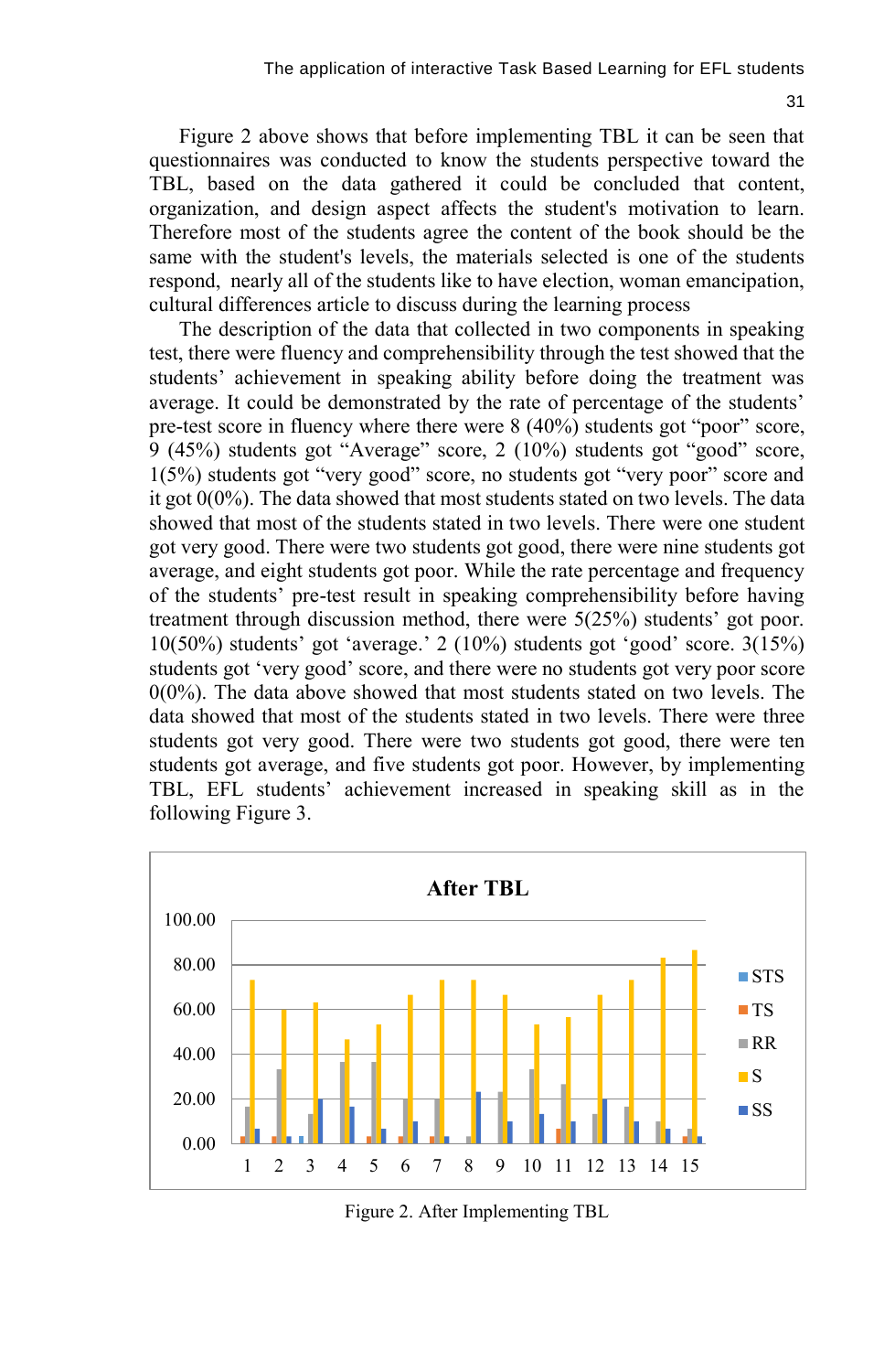Figure 3 above indicates that after EFL students got treatments, their achievement in speaking was good. It was supported by the rate of percentage of the students' post-test in fluency, where there were 3(15%) students got "very good" score,  $12 \ (60\%)$  the students got "good" score,  $5 \ (25\%)$  the students got "average" score, there were no students got "very poor" and "poor" score. Both of them got 0%. Based on the data, the researcher concluded most students were at sound level. There were ten numbers of students of student frequencies. The rate percentage and frequency of the students' post-test result in speaking comprehensibility after having treatment through TBL method, there were 3 (15%) students got 'very good' score, 12 (60%) the students got 'good' score, 5 (25%) the students got 'average' score, and there were no students got 'poor' and 'very poor' score. Both of their classifications got 0 %.

Furthermore, the achievement of EFL students in speaking skill is also measured by calculating the Mean Score and Standard Deviation. The result of the pretest of English achievement indicates that the mean score of 30 students took the test is 78.47 and posttest is 82.10. This indicates that the score is increased after applying TBL, to sum up, TBL was an effective way of teaching English in improving speaking primarily for the students. It was demonstrated by seeing a significant difference between pre-test and post-test materials, as indicated in Table 1 below.

|  |      |             | Mean  | N  | Std.<br><b>Deviation</b> | Std.<br>Mean | Error |
|--|------|-------------|-------|----|--------------------------|--------------|-------|
|  | Pair | <b>PRE</b>  | 78.47 | 30 | 1.78                     | .32          |       |
|  |      | <b>POST</b> | 82.10 | 30 | 1.92                     | .35          |       |

Table 1 above indicates that the TBL score of the student's pre-test and post-test on the speaking. It could be seen that there were 15 students got score increased, five students got score unchanged, and no student had a low score. It means that 75% the students got an improvement of their score, 25% students did not get improvement and 0% students got lower-score. Based on the description above, it could be concluded that the achievement of the students' speaking ability through TBL in post-test was higher than the result of the rate percentage of the students' pre-test. This meant that TBL strategy could teach the students. The students result in pre-test and post-test of the students' speaking achievement could be showed in the students' mean score of both pre-test and post-test. The students mean score of fluency in pre-test was 2.8, and the students' mean score of comprehensibility was 3.15. The total students' mean score in pre-test was 5.95. In post-test, the students' mean score of fluency was 3.8, and the students mean score of comprehensibility was 3,9 the total students' mean score in post-test was 7.7.

Comparing the total mean score of students in pre-test and post-test, it could be concluded that the total students' mean score in post-test was higher than the total students mean score in the pre-test. In other words, it could be said that 7.7 > 5.95. The t-test and t-table should compare the value. The t-test of this research was 12.25 while the t-table in this research was 2.093. T-table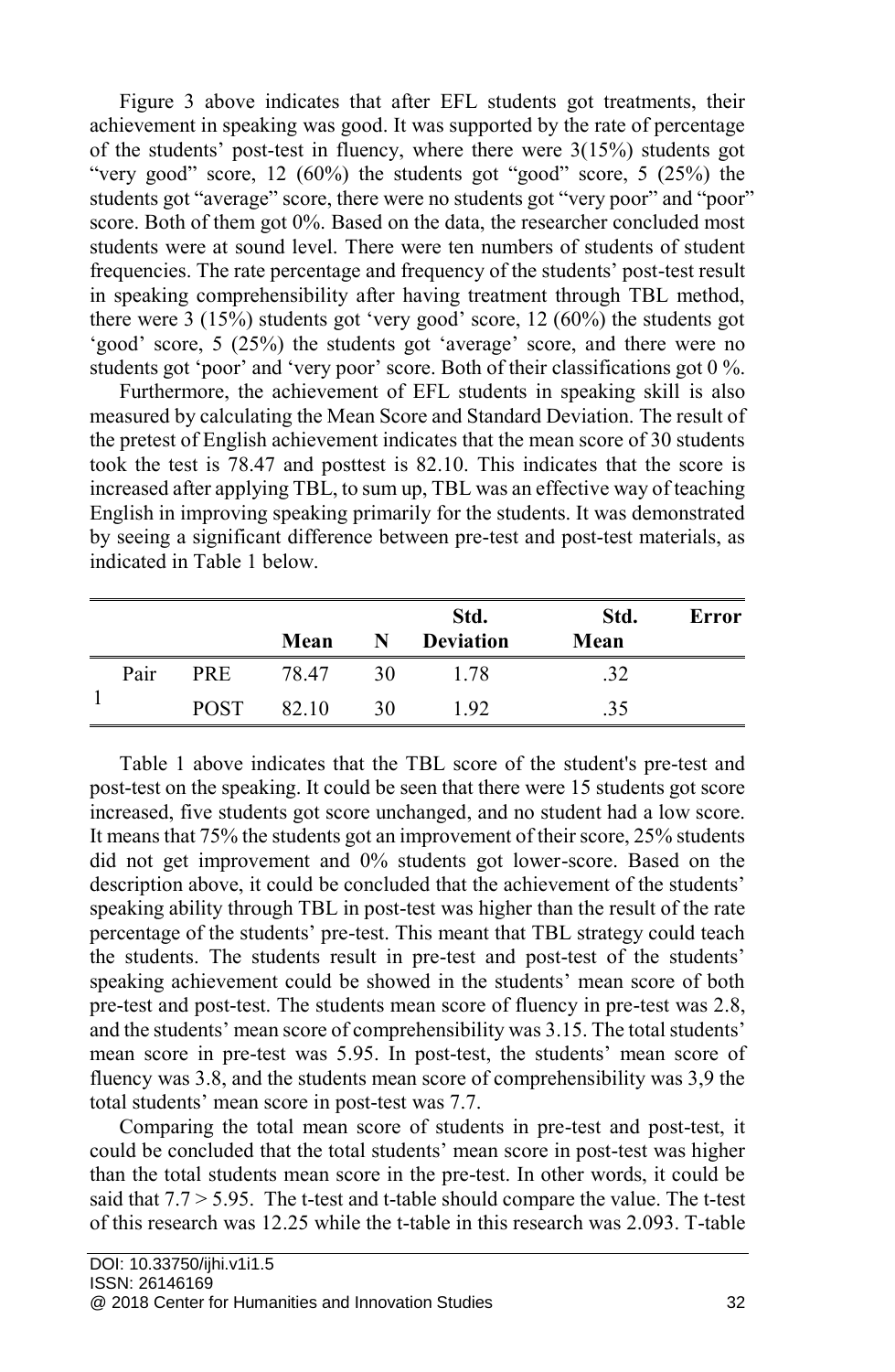in this research was smaller than the t-test. Based on the result of the t-test, the researcher found that there was a significant difference between the result of pre-test and post-test. The difference was seen after comparing the value of ttest and t-table. This meant that there was significant difference result of the test after teaching and learning process through Task-Based Learning. The result of questionnaires design, based on the question given related to TBL that students believe it helped them to improve their communication skill in English with the help of error correction by the lecturer, by interesting study subject and opinion sharing. Therefore, there were varieties of answer for the type of activities like making a poster, general election, women emancipation, LGTB and cultural differences also making a presentation and debate is the most helpful activity to share.

## **4 CONCLUSION**

After applying TBL strategy, it is indicating that speaking tasks which the participants studied in the classroom helped them to improve their communication skills in English because they say the lecturer helped them to correct their mistakes in the learning process. However, some of them stated that these tasks should be implemented more in the classroom environment, and the topics should be interesting enough for the active participation. Throughout the learning process, the students were generally motivated by the listening and speaking tasks given by the lecturer. Students mostly worked in pairs and as a group. During the course steps, the learners helped each other and engaged in the activities. Nevertheless, motivation is one of the significant determination speaks up. In this case, the researcher was a guide and a facilitator in the classroom environment. She wanted to improve her students' communicative competence in engaging the task-based activities from pre-task up to post-task. Therefore, this helped the students to feel relaxed and comfortable throughout the process.

The purpose of the study was to analyze the use of task-based learning to develop speaking abilities through task-based activities in EFL context and to examine students' opinions about the use of these activities in the classroom. To sum up, TBL was an effective way of teaching English in improving speaking mainly for the students. It was demonstrated by seeing a significant difference between pre-test and post-test.

#### **REFERENCES**

- Atkinson, R. H., & Longman, D. G. (2002). *Reading Enhancement and Development*. Thomson Learning.
- Gustafson, K. L., & Branch, R. M. (2002). *Survey of Instructional Development Models*. ERIC Clearinghouse on Information and Technology.
- Hamra, A., & Syatriana, E. (2010). Developing a model of teaching reading comprehension for EFL students. *TEFLIN Journal*, *21*(1), 27.
- Krashen, S. D. (2015). Remarks on language acquisition and literacy: language acquisition and teaching, free reading," test-prep" and its consequences, the use of the first language, writing, and the great native speaker teacher